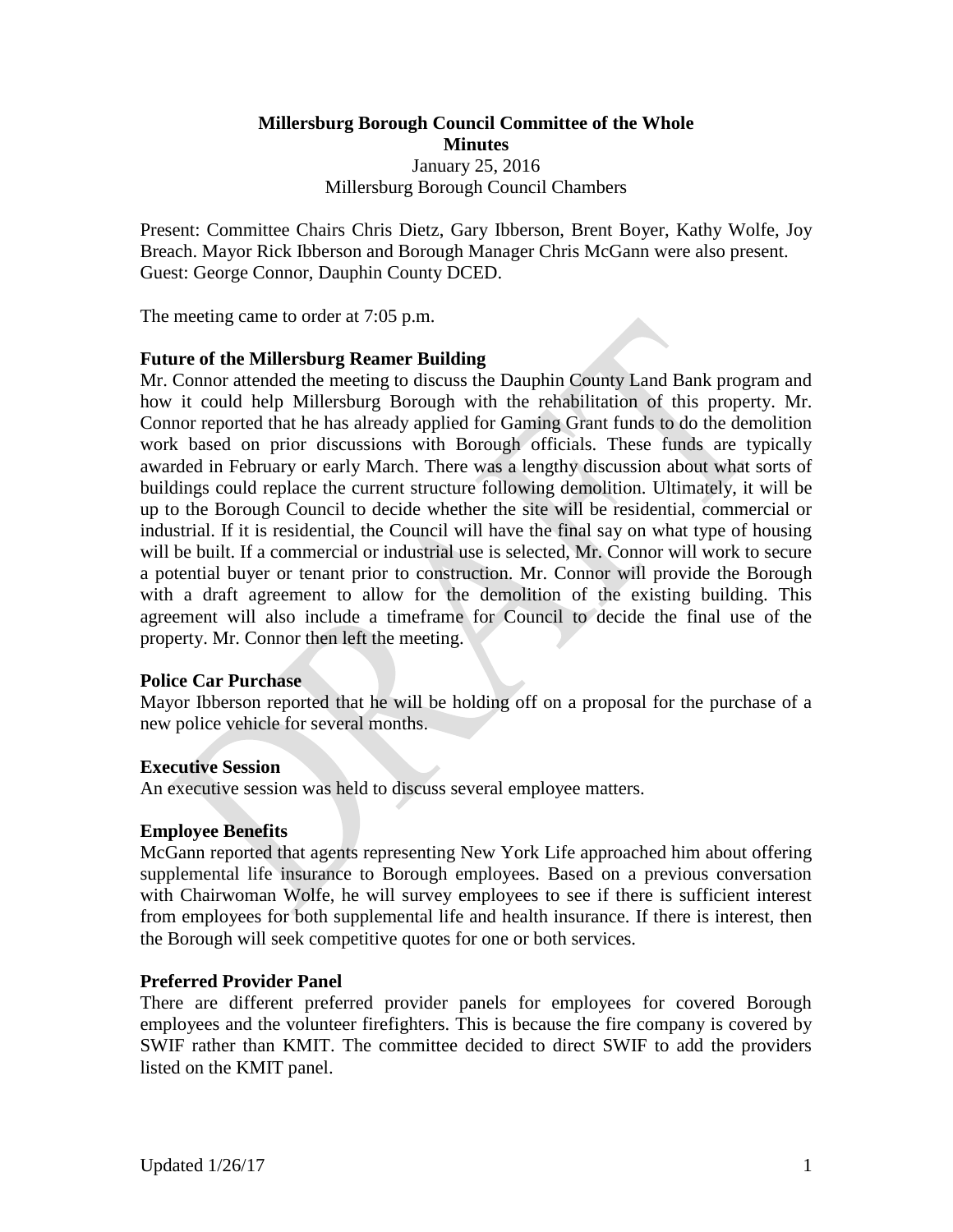### **Medical Expense Reimbursement Plan**

The MERP contract is ready for renewal. There are no changes from 2016. This will be placed on the agenda for the next business meeting.

# **2015 Audit Report**

The draft report for the 2015 audit is finally complete. Committee members reviewed and had no comments. Unless Secretary Jackson has additional comments, Committee members directed that the final report be printed. The auditors will be invited to discuss the report at the next business meeting. In conjunction with that appearance, action on the legal notice will be on the agenda for the same meeting.

### **Reamer Building Parking**

There was a brief discussion about the plans for parking at the vacant lot behind the former Millersburg Reamer Company. The lot was recently leased by the Borough with the intent to provide parking. Jersey Shore, PA has a similar kind of turf parking lot. McGann will contact that community to see what kind of rules they have for parking.

### **Facility Use Agreements**

There will be a number of facility use agreements for the business meeting agenda. Two items were clarified:

- 1. Park restrooms will be open by March 20 to accommodate high school baseball.
- 2. The user fee for the Ned Smith Festival will be the usual rate of \$110 to cover the cost of renting two pavilions.

### **Riverfront Bollards Paint**

McGann reported having no success finding a suitable paint for the bollards. Several other options were suggested and McGann will follow up.

### **Exterior Lights**

McGann presented specs for a proposed set of exterior lights on the Borough Building. Committee members asked for additional information including color (black is preferred), wattage and color temperature (a traditional yellowish is preferred to the blueish light that LED bulbs typically produce. The Committee members would also like to see how the size of the fixtures compares to the building.

### **Security Camera**

The Committee would only like a single camera pointed toward the main entrance.

### **Spring Clean Up and Street Sweeping**

Spring cleanup will be held April 8 with street sweeping scheduled for the week leading up to the event. McGann will make the appropriate arrangements and these items will be on the agenda for the next business meeting.

### **Property Maintenance Ordinance**

The most current draft of the proposed Ordinance was provided for the Committee's review. Revisions will be made to the draft ordinance to better define a "weed" and to